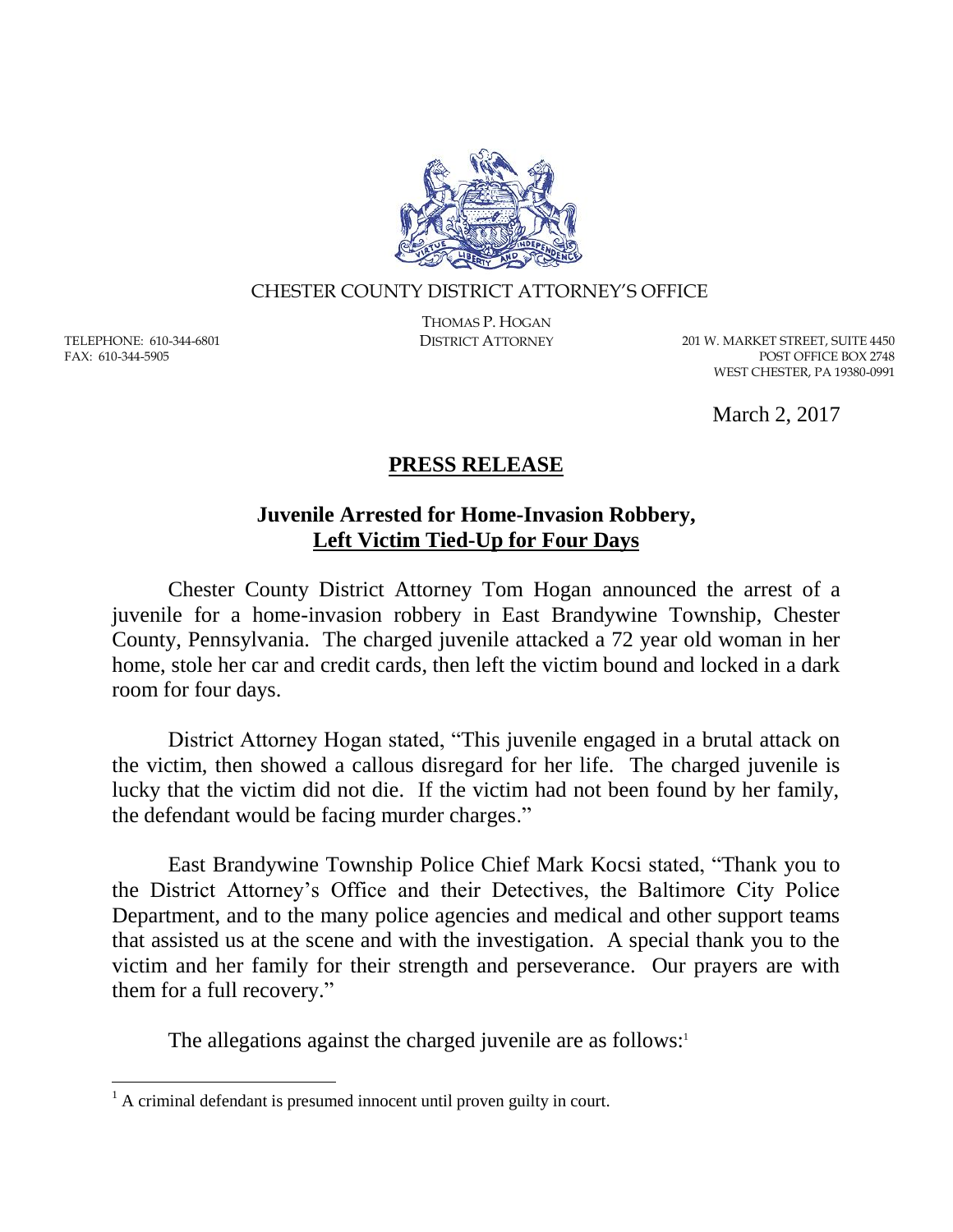The victim<sup>2</sup> in this case is a 72 year old woman who lived alone at a home on Creek Road in East Brandywine Township, Chester County, Pennsylvania. The victim has a regular job and had no prior contact with the juvenile. She is a mother and a grandmother.

The charged juvenile is a 17 year old male. He was residing at Devereux Brandywine, a behavioral health facility near where the victim lives. He is originally from Thailand, with a local address in Media, PA.

On Wednesday, February 22, 2017, the victim was at home in the morning. She left the house from 9:00 to 11:00 a.m. When she returned home, she discovered that somebody had burglarized her home, stealing credit cards. She then left for her regularly scheduled work day.

The victim returned from work at approximately 7:30 p.m. As she walked back into her home, she was grabbed and struck. During the assault, the attacker told her, "You'll be with Jesus soon." She was strangled until she lost consciousness.

The attacker then covered the victim's head with a shopping bag, secured around her neck with duct tape. Her arms were tied in back of her with zip ties, duct tape, and cloth. Her knees and ankles were bound together with duct tape.

Before leaving, the attacker tossed the bound victim into a small, unlit storage area underneath a set of stairs in the house. The room is shown in the attached pictures. The victim was left tied up in the room, without food or water or light, for four days, from Wednesday night until Sunday morning.

The attacker stole the victim's credit cards, car (a 2013 silver Fiat 500), phone, and other items. When the victim did not telephone anybody for several days, her family grew worried and checked up on her. A family member entered the residence at about 10:00 a.m. on Sunday, February 26, 2017. The victim was found badly dehydrated, malnourished, and injured from the assault, but still alive. She was rushed to Paoli Hospital where she received emergency treatment. She will survive.

 $\overline{a}$ 

<sup>&</sup>lt;sup>2</sup> Given the nature of the case and security/privacy concerns, the victim is not identified by name.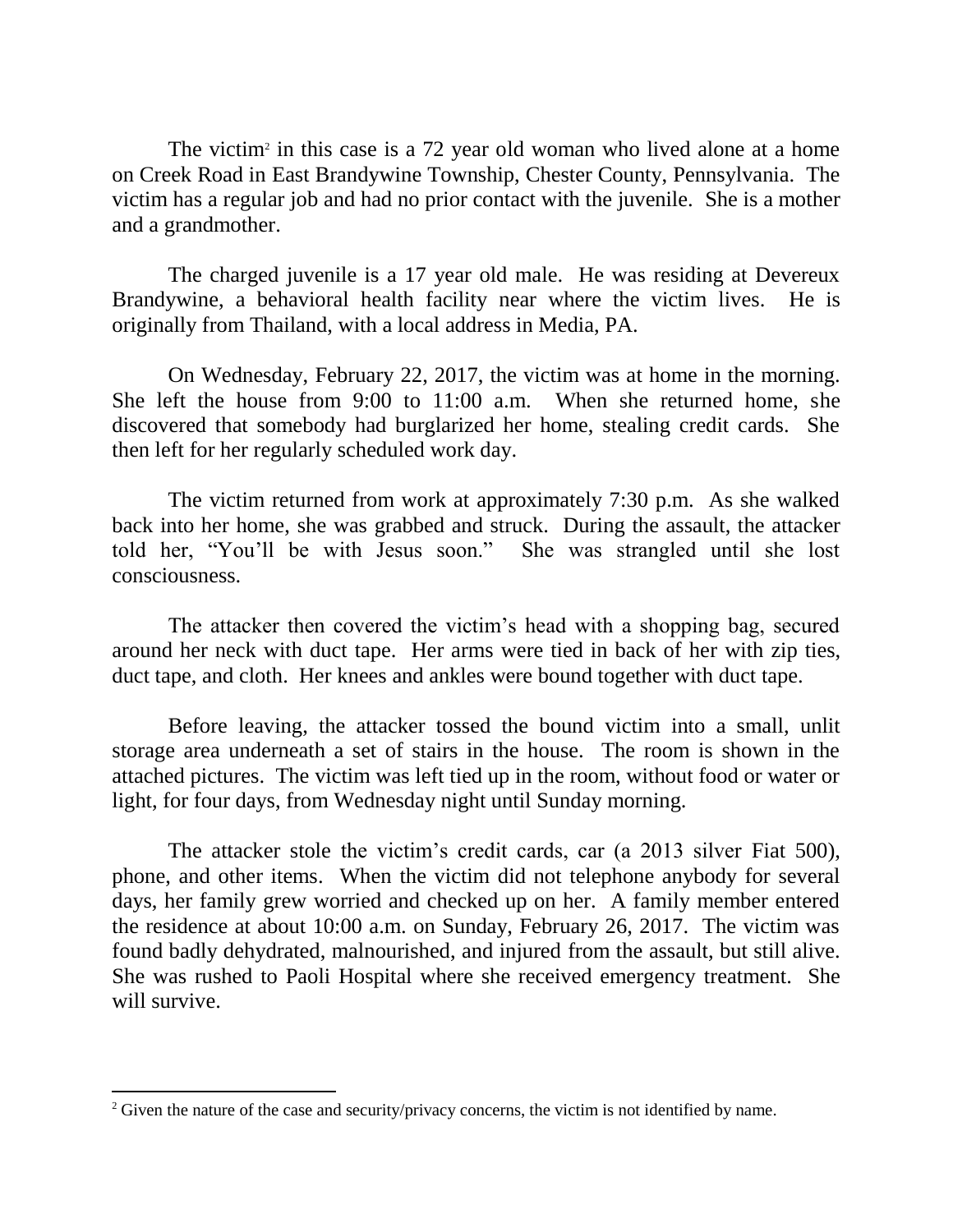The East Brandywine Township Police Department and Chester County Detectives immediately began to investigate the case. They discovered that a juvenile had been placed at Devereux Brandywine, a behavioral health facility for juveniles near the victim's home, but had escaped from Devereux on February 22, the same say as the attack. The staff at Devereux had reported the juvenile's absence to the police. The juvenile returned to Devereux on February 24, two days after the attack, but subsequently was transferred to another facility.

The police traced the use of the victim's stolen credit cards. They discovered that one of her credit cards was used in Maryland on February 22, the same day as the attack. The police recovered video from the store where the credit card was used. The juvenile who had escaped from Devereux is clearly identifiable in the video, both emerging from the victim's stolen car and using the victim's credit card.

The police also checked with the staff at Devereux Brandywine, who were very cooperative throughout the investigation. The juvenile already had been transferred to another facility. The police executed a search warrant on the juvenile's belongings left at Devereux. The police recovered the clothes that the juvenile was wearing when he used the victim's car and credit card. The police also recovered the victim's stolen phone at Devereux.

An employee at Devereux told the police that the juvenile bleached his shoes when he came back to Devereux. The police located the shoes, which had been bleached, but still had a distinctive diamond pattern on the soles of the shoes. The juvenile's shoes matched the pattern of foot prints left in the victim's home.

The juvenile was arrested on March 1, 2017. He has been charged with attempted homicide, robbery, burglary, aggravated assault, strangulation, and related charged. The juvenile will have a public detention hearing on March 3, 2017 before a Juvenile Court Master. The Commonwealth will move to have the case certified to have the juvenile tried as an adult.

District Attorney Hogan added, "The victim showed remarkable courage and resilience in surviving the ordeal. She is strong physically and mentally, and will recover with the help of her family."